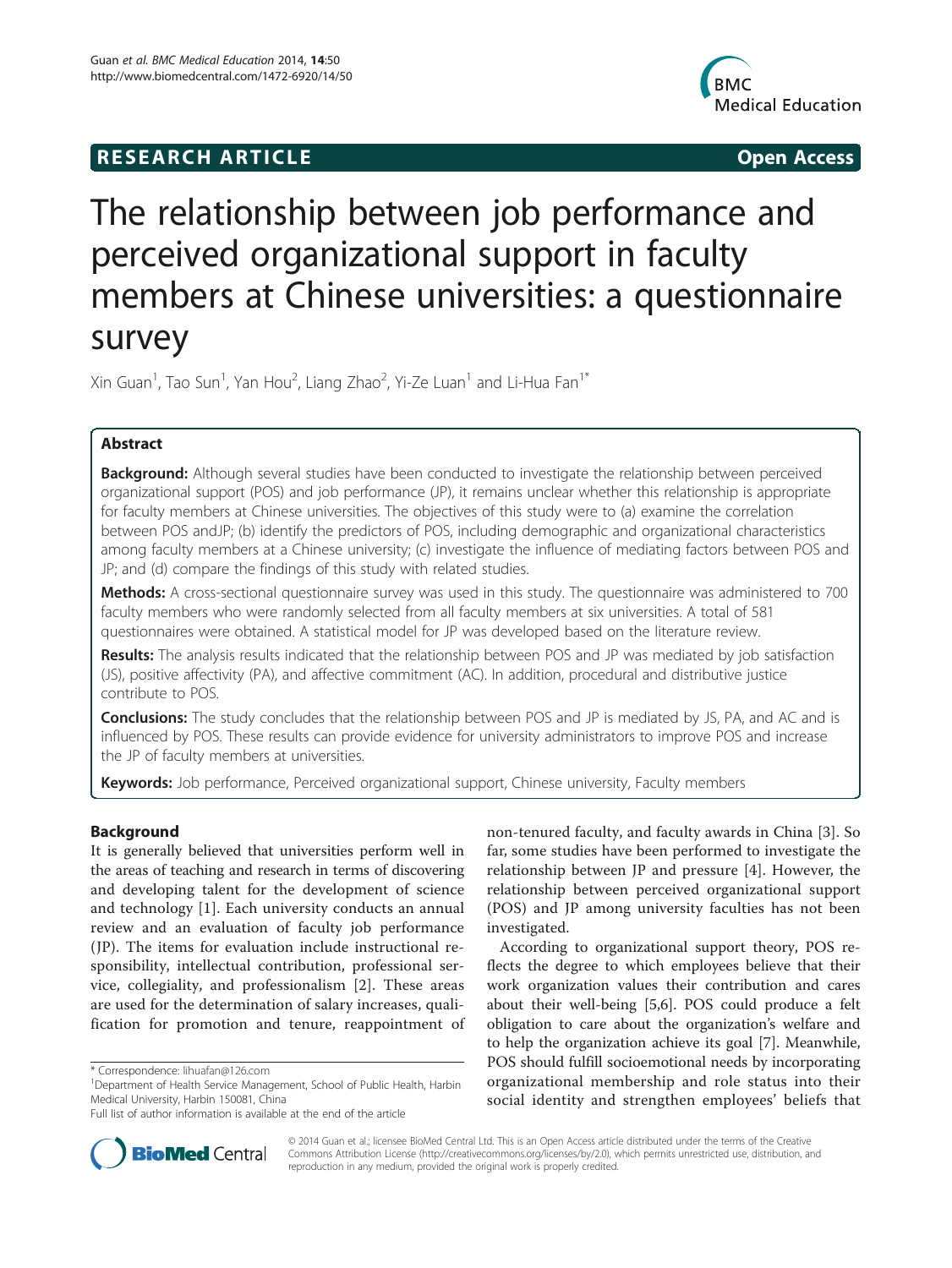organization rewards increased performance [[6\]](#page-8-0). Employers want employees to be dedicated and loyal to their work. If employers provide a high level of support to their employees, based on the norm of reciprocity, employees are likely to emotionally commit to their organizations with a low likelihood of turnover and a high level of job performance [[8-10\]](#page-8-0). In a meta-analysis of 70 studies, Rhoades et al. demonstrated that employees' POS could increase JP [[6\]](#page-8-0). However, some previous studies have presented inconsistent results. Stamper et al. reported that POS was unrelated to task performance among salespeople [[11](#page-8-0)]. Moreover, previous evidence has suggested that POS mediates numerous types of organizational experience variables and may not directly influence job performance [\[6,7,11](#page-8-0)]. Therefore, it is unknown whether POS is directly correlated with JP or is mediated by other factors for university faculty members. In our study, we investigate the relationships between antecedents (two dimensions of organizational justice and demographic characteristics) and POS and between POS and JP. Specifically, we consider the mediating roles of job satisfaction (JS), positive affectivity (PA), and affective commitment (AC) in the association between POS and JP in faculty members from a Chinese university.

#### Hypothesis model

Figure 1 outlines the hypothetical model of the present study, which will be described in detail below.

In our model, the core feature is POS. Based on the studies about the psychological processes underlying consequences of POS from Rhoades and Eisenberger [[6\]](#page-8-0), it is found that POS should produce a felt obligation to care about the organization's welfare and to help the organization reach its objectives. Meanwhile, the caring, approval, and respect connoted, by POS should fulfill socioemotional needs, helping workers to incorporate organizational membership and role status into their

social identity. Besides, POS should strengthen employees' beliefs that the organization recognizes and rewards increased performance. These processes should have favorable outcomes both for employees and for the organization.

### Job satisfaction as a mediator of the relationship between POS and JP

Job satisfaction reflects an individual's level of contentment with his or her job. During a social exchange, a person identifies the amount of input gained from a relationship compared to the output as well as the amount of effort the other person puts forth [\[12\]](#page-8-0). An increase in the help delivered to a recipient has been found to increase the aid returned and the liking for the donor [[13](#page-8-0)]. According to organizational support theory, POS meets the need for social emotion, but praise and approval are still needed [[5\]](#page-8-0). Job satisfaction refers to employees' attitude toward their job [\[14\]](#page-8-0). POS should can meet socioemotional needs and increase performance-reward expectancies, or signal the availability of aid, which could contribute to overall job satisfaction. Therefore, we assume that POS is positively related to job satisfaction.

### Hypothesis 1a: POS is positively related to employees' job satisfaction.

The Hawthorne studies indicate that the relationship between workplace attitudes and productivity has been a venerable research tradition [[15\]](#page-9-0). Previous studies have presumed a relationship between attitude and behavior [[16-19](#page-9-0)]. Due to human relations movement, satisfaction follows from the rewards produced by performance. Eagly and Chaiken (1993) concluded that people who evaluate an attitude object favorably (that is, high level of job satisfaction) tend to engage in behaviors that

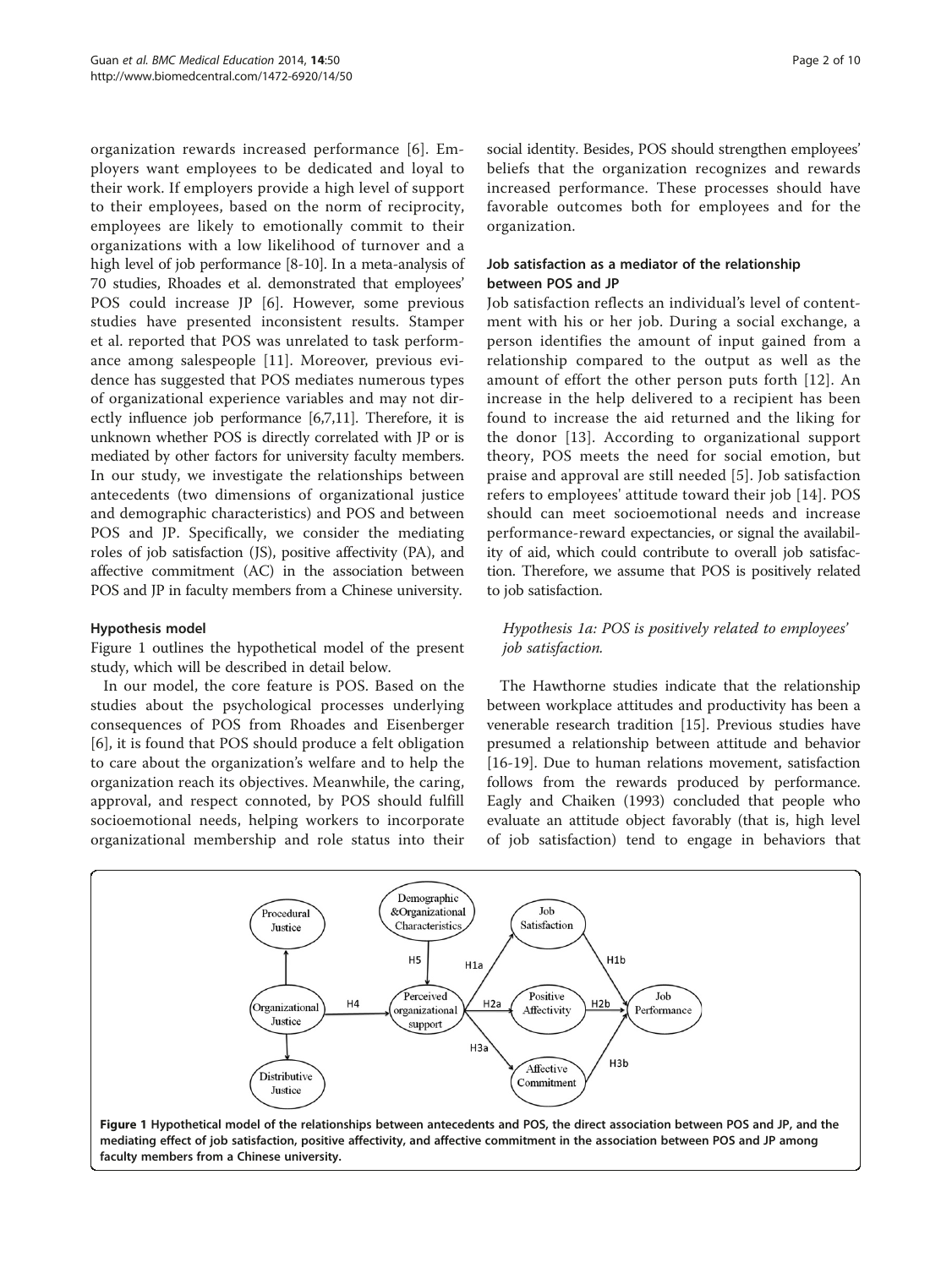foster or support it, and people who evaluate an attitude object unfavorably (that is, low level of job satisfaction) tend to engage in behaviors that hinder or oppose it [[20\]](#page-9-0). Following this logic, the attitude towards a job should influence behavior in the workplace, of which job performance is the central part [\[18](#page-9-0)]. Additionally, we are interested in the possible mediating effect of employees' sense of satisfaction in terms of POS and performance [[6\]](#page-8-0). Therefore, we propose the following hypothesis:

Hypothesis 1b: Job satisfaction is positively related to employees' performance and partially mediates the relationship between POS and performance.

#### Positive affectivity as a mediator of the relationship between POS and JP

Positive affectivity is a characteristic that describes how animals and humans experience positive emotions and interact with others and with their surroundings [\[21](#page-9-0)]. Watson, Clark, and Tellegen (1988) defined positive affectivity as involving feelings of enthusiasm, excitement, confidence, and alertness [\[22](#page-9-0)]. Positive affectivity, which is also referred to as positive mood, can be enhanced by events at work that indicate an employee's competence, worth, or achievement [\[23](#page-9-0)]. Meyer and Allen (1991) suggested that emotional attachment was enhanced by work experiences contributing to employee comfort and perceived competence. POS might contribute to such experiences, fostering positive affectivity [[7](#page-8-0)]. George and Brief (1992) proposed that events at work reflecting an employee's competence, worth, or achievement would enhance positive affectivity [\[23](#page-9-0)]. POS may contribute to positive affectivity by conveying an organization's positive valuation of an employee's work and care for the employee's well-being [\[7](#page-8-0)]. Therefore, we proposed the following hypothesis:

## Hypothesis 2a: POS is positively related to employees' positive affectivity.

George and Brief (1992) noted that positive affectivity was a pivotal construct in the model and posited that it was the direct precursor of organizational spontaneity. It includes helping co-workers, protecting the organization, and making constructive suggestions, which are performance-related behaviors [\[23](#page-9-0)]. Performance is a function of ability and motivation [[24](#page-9-0)-[26\]](#page-9-0). The existing research on positive affectivity has suggested that positive feeling states influence the ability component of task performance in a variety of ways [\[25,27,28](#page-9-0)]. Kaplan et al. (2009) proved a positive relationship between PA and job performance [[29\]](#page-9-0). They concluded that higher PA is associated with greater expectancy and optimism, in turn, it should foster different behaviors beneficial to

performance. For instance, those high in PA may select more demanding goals [\[30](#page-9-0)], demonstrate greater determination, engage in effective problem-solving strategies [[31](#page-9-0)], and utilize more efficacious coping strategies [\[32](#page-9-0)]. Thus, whereas other workers may show less initiative or fail to persevere, the positive expectations held by higher PA individuals ultimately should result in their selecting and completing challenging work tasks [[29](#page-9-0)]. Due to other mediating variables, such as job satisfaction and affective commitment, we believe that positive affectivity partially mediates the relationship between POS and employees' job performance.

Hypothesis 2b: Positive affectivity is positively related to employees' performance and partially mediates the relationship between POS and JP.

### Affective commitment as a mediator of the relationship between POS and JP

Affective commitment (AC) is defined as an employee's positive emotional attachment to an organization and is a component of organizational commitment [[33](#page-9-0)]. Eisenberger et al. proposed that POS increases affective commitment partly by making employees feel obligated to care about and aid their workplace [\[7\]](#page-8-0). Specifically, based on the reciprocity norm, POS should create a perceived obligation to care about the organization's welfare and to help the organization achieve its goals. Employees can fulfill this indebtedness through greater AC [\[7](#page-8-0)]. Moreover, Rhoades et al. concluded that there is an unidirectional association between POS and AC based on repeated measurement data.

Meyer and Allen (1991) considered a positive emotional attachment by employees to their work organization as a distinct type of organizational commitment [[33](#page-9-0)]. Tsui et al. (1997) suggested that caring and positive regard for employees from organization act to enhance affective commitment via the reciprocity norm [[34\]](#page-9-0). Organizational support theory supposes that POS contributes to affective commitment by creating a felt obligation to care about the organization and meet the organization's objectives [[7](#page-8-0)]. Consequently, POS is positively related to changes in AC over time, providing evidence that POS contributes to AC.

#### Hypothesis 3a: POS is positively related to employees' affective commitment.

From a social exchange perspective, commitment is likely to be the central factor in the reciprocity between employees and their organizations [\[5,](#page-8-0)[35](#page-9-0)]. Because affective commitment has a positive effect on employees, an impressive number of studies have linked affective commitment to workplace outcomes such as task performance, promotion capacity, and organizational citizenship behavior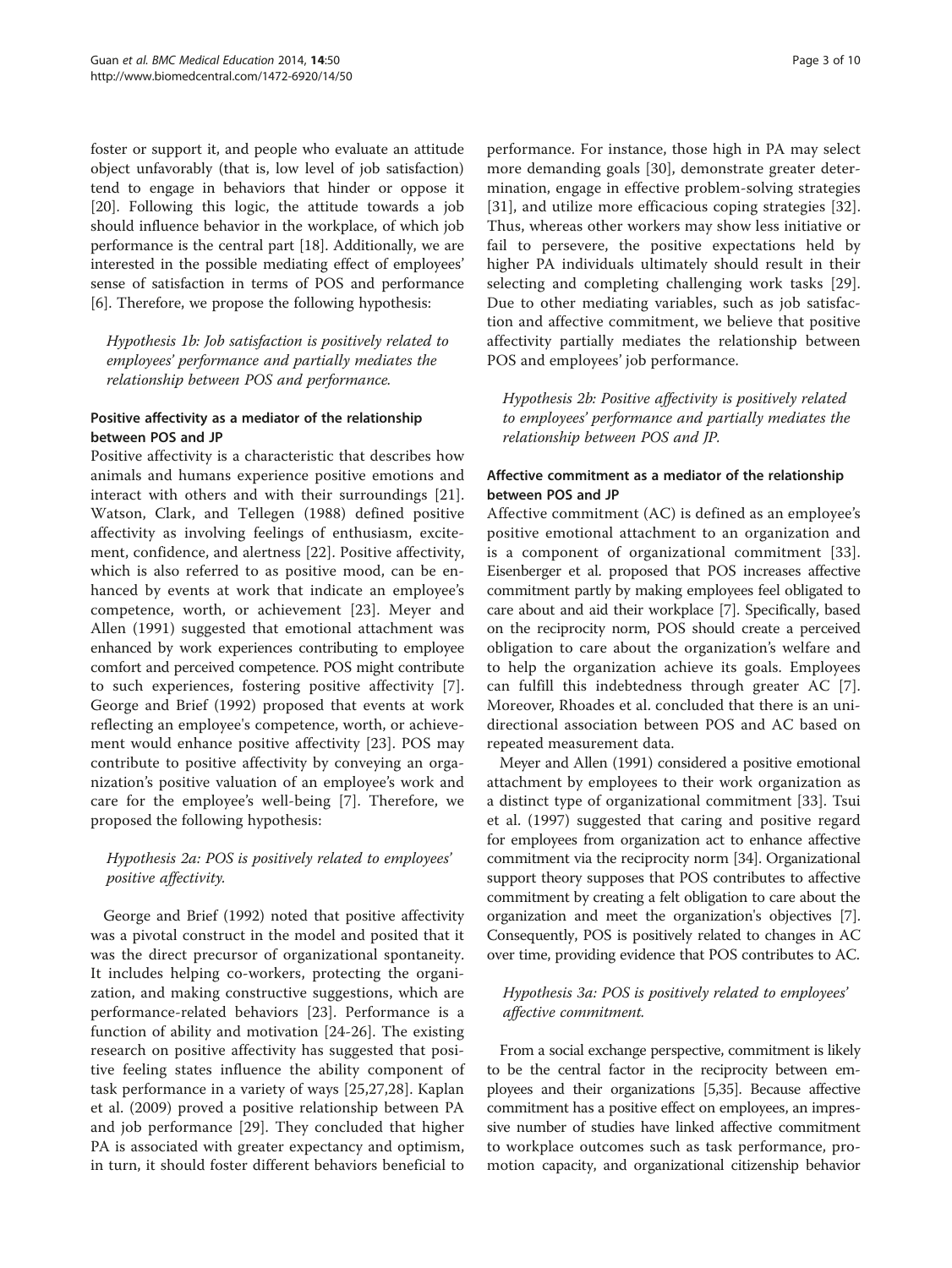[[36](#page-9-0)-[40](#page-9-0)]. Meyer and Allen (1991) argued that employees want to stay in organizations that provide them with positive work experiences since they highly value these experiences and expect them to continue. Moreover, they are likely to contribute to organizational effectiveness by maintaining equity in their relationship with the organization. For employees who perform at a high level of proficiency may consequently develop a more positive attitude (affective commitment) toward the organization. Such an attitude may ensure the continuation of a high level of performance in the future [[33](#page-9-0)]. Additionally, employees who perceive that their organization cares about and values them seem to develop stronger affective commitment to their organization. Choi (2006) found affective commitment to be a partial mediator of the relationship between POS and contextual performance [\[41\]](#page-9-0). Takeuchi et al.'s longitudinal survey also demonstrated a positive correlation between POS for a current assignment and job performance, which is also affected by affective commitment [\[35\]](#page-9-0). In the present study, given that several different variables may act as mediators between POS and JP, we consider the possibility that employees' affective commitment may partially mediate the relationship between POS and JP.

Hypothesis 3b: Affective commitment is positively related to employees' performance and partially mediates the relationship between POS and JP.

#### Antecedent variables of POS

Based on organizational support theory, POS is influenced by various aspects of an employee's treatment by his or her organization. Specifically, these aspects include the organization's desire to pay a fair salary and to make the employee's job meaningful and interesting [\[5](#page-8-0)]. In the present study, we propose that organizational justice (especially procedural justice and distributive justice) and personal and organizational characteristics contribute to perceived organizational support.

As defined by Greenberg (1987), organizational justice or fairness is related to how an employee judges the behavior of an organization and the resulting attitude and behavior. There are three main proposed components of organizational justice: distributive justice, procedural justice, and interactional justice [\[42](#page-9-0)]. Distributive justice is conceptualized as the fairness associated with decision outcomes and the distribution of resources [[43](#page-9-0)]. The distributed outcomes or resources may be tangible (e.g., pay) or intangible (e.g., praise). According to organizational support theory, favorable opportunities for rewards communicate a positive valuation of employees' contributions and thus contribute to POS [[5,6](#page-8-0)[,44\]](#page-9-0). Procedural justice is defined as the fairness of the process that leads to outcomes. When individuals feel that they have a voice in the

process or that the process involves characteristics such as consistency, accuracy, ethicality, and a lack of bias, procedural justice is enhanced [[45\]](#page-9-0). Procedural justice is used to determine the distribution of resources among employees [[46\]](#page-9-0). Shore and Shore (1995) suggested that repeated instances of fairness in decisions concerning resource distribution should have a strong cumulative effect on POS by indicating a concern for employees' welfare [\[47](#page-9-0)]. Rhoades et al. reported that more than 70 studies suggest that basic antecedents of POS include fair organizational procedures, supervisor support, and favorable rewards and job conditions (which are the same as distributive justice) [\[6](#page-8-0)].

Hypothesis 4: Organizational justice is positively related to employees' POS. Specifically, procedural and distributive justice contribute to POS.

The demographic characteristics of employees are often used as control variables to rule out alternative explanations for the relationship between two hypothesized variables. These characteristics may include age, which is related to remaining working time [\[48](#page-9-0)]; gender, which is related to job performance and turnover [[49](#page-9-0)]; work experience, which is related to job performance and intent to quit [[50\]](#page-9-0); and organizational tenure, which is related to POS and intent to quit [[50\]](#page-9-0). The present study used personal demographic characteristics (e.g., age, gender, teaching tenure) and organizational characteristics (e.g., subject type and school type) as control variables.

Hypothesis 5: Demographic and organizational characteristics are positively related to employees' POS.

## Methods

#### Sample and procedure

We randomly selected 700 faculty members from six public universities for a questionnaire survey in Heilongjiang Province of China. Of the 700 distributed questionnaires, 581 were returned, for an 83.0% effective rate. The characteristics of all participants are summarized in Additional file [1](#page-8-0). Of these 581 participants, 220 are male with an average income of RMB3726.6 per month, and 361 are female with an average income of RMB3644.3 per month ( $p = 0.42$ ). The proportion of each age was 22.6%, 63.7%, 11.3%, and 2.4%, respectively.

#### Measures

Because all scales were translated from English and translation differences between the English and Chinese versions are inevitable, confirmatory factor analyses (CFA) was conducted to validate the construction of all scales. We followed a procedure to assess the covariance matrix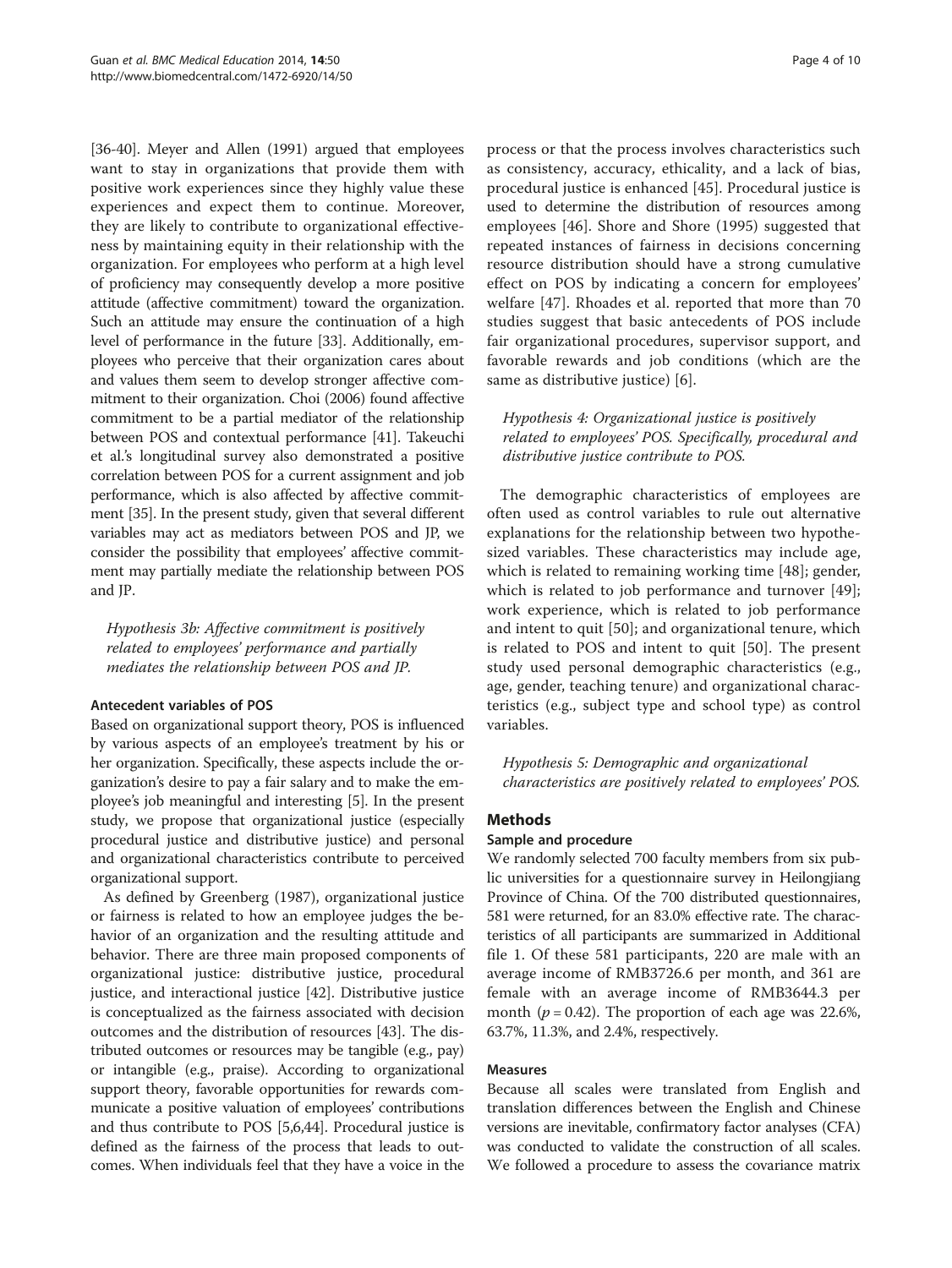of all items presenting a unique scale and then established a one-factor CFA model to identify whether the model was well fitted [[51](#page-9-0)]. All scales in this questionnaire were on a seven-point Likert-type scale format (1 = disagree extremely to  $7 =$  agree extremely).

#### Perceived organizational support scale

The items on the POS scale were those with high factor loadings from the questionnaires developed by Eisenberger et al. in 1986. In 2002, Eisenberger reconfirmed the adaptability of these items using metaanalysis methods [\[5,6](#page-8-0)]. Sample items were presented, such as, 'When I am in trouble, employers will help me', 'Employers care about my welfare', and 'Employers are very concerned about me'.

#### Job performance scale

The five-item job performance scale was developed by Williams and Anderson in 1991 and was initially used to measure individuals' overall performance level, task completion, and competency [[52\]](#page-9-0). This job performance scale was based on participants' self-reports. Sample items include 'I can competently complete assigned work', 'I can perform the duties of my job description', and 'I never neglect my job responsibilities'.

#### Organizational justice scale

Items related to organizational justice were separated into two dimensions, procedural justice and distributive justice. The present study measured these two types of justice using scales developed by Erdogan, Liden, and Kraimer [[53\]](#page-9-0). There are five items on procedural justice scale. Sample items include 'My superior makes fair work-related decisions', 'When making a work-related decision, my superior does his best to collect relevant, accurate, and complete information', and 'When I request, my superior clarifies his decisions and provides additional information'. The distributive justice scale also has five items, including 'All work-related decisions are executed by all of my work-related peers', 'Overall, I receive a fair and reasonable reward', and 'My duties are appropriately fair and reasonable'.

#### Job satisfaction scale

The job satisfaction scale aims to assess whether an individual is satisfied with his or her job. This scale, developed by Smith et al. [[54](#page-9-0)], is a five-item scale. Sample items include 'I am quite satisfied with my present job', 'Most days, I am enthusiastic about my work', and 'I find it enjoyable to do my work'.

#### Affective commitment scale

Affective commitment to the workplace was measured using an 18-item organizational scale developed by Meyer and Allen [[33](#page-9-0)]. We selected five items to assess the affective commitment dimension, including 'I would be happy to work at my school until I retire', 'I feel like part of a family at my school', and 'I feel a strong sense of belonging to my school'.

#### Positive affectivity scale

This scale indicates whether a participant has a positive mood in his or her daily work. Using the proactive personality scale developed by Seibert et al. [[55\]](#page-9-0), ten items with high factor loadings were selected. Sample items include 'I play one of the most important roles wherever I am', 'I would do my best to overcome without interest', and 'I continue to look for new and better ways to complete my work'.

#### Analytic strategy

First, we examined the construct validity of POS, JP, JS, PA, PC, OJ, and procedural and distributive justice. To illustrate that all items evaluating these variables were unidimensional, we followed Shore and Tetrick's (1991) procedure to assess the covariance matrix of the items for each measure against a one-factor model [\[51](#page-9-0)].

Then, we performed a mediational analysis to determine whether there were significant mediating effects of job satisfaction, positive affectivity, and positive commitment between POS and job performance. Because there are three mediators in the model, we followed Preacher and Hayes's (2008) product-of-coefficients approach to assess the mediating effects in a multiple mediator model [[56](#page-9-0)]. We computed both the specific and total indirect effects of mediators. To compute the specific indirect effect, we first tested whether either of the constituent paths for a hypothesized indirect effect (that is,  $A_i$  and  $B_i$ , where i equals job satisfaction, positive affectivity, or positive commitment) through the variable Mi were not different from zero. If both paths are not zero, the indirect effect of that specific mediator is significant and equals Ai\*Bi. To compute the total indirect effect, we conducted the Sobel test (see Preacher and Hayes 2008) to provide the significance test for a multiple mediated effect. Estimates of all path coefficients were calculated using an ordinary least squares (OLS) regression. Because the assumption of normality of the sampling distribution of the indirect effect may be violated, we followed Preacher's recommendation to use a bootstrap technique to correct the bias and to increase the confidence interval of estimates of the indirect effect [[56\]](#page-9-0).

Hierarchical regression analysis was used to test whether organizational justice contributed to POS. In the first step, demographic and organizational characteristics were used as covariates in the predictor equation. Then, we included the independent variables of procedural and distributive justice in the equation to test the direct effect. The direct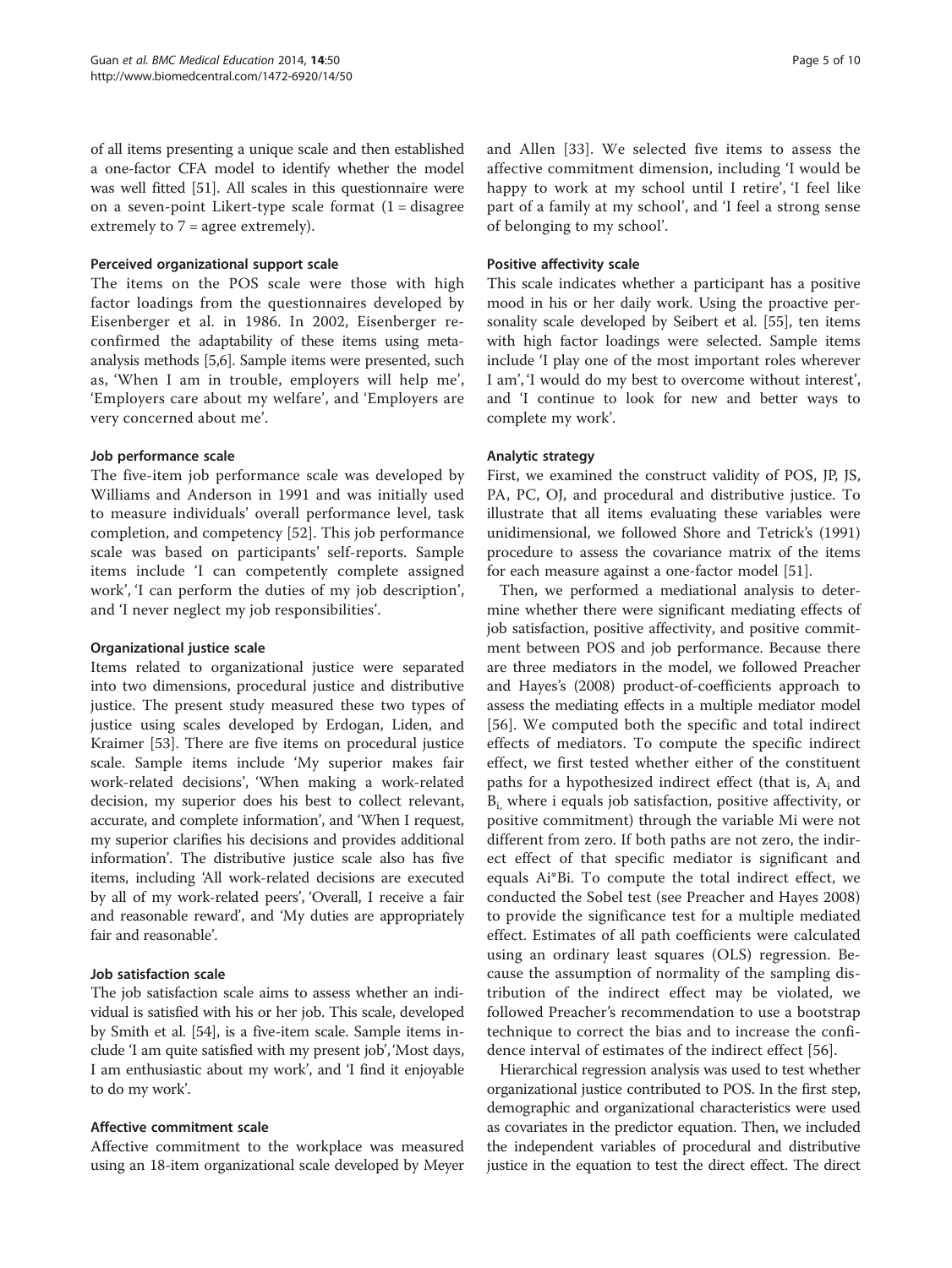effect was determined using the amount of additional explained variance (delta  $R^2$ ) after entering organizational justice.

The CFA analysis was performed in LISREL 8.80, and other analyses were performed using SAS (version 9.2, SAS institute, Cary, NC).

#### Results

Prior to examining the relations among POS, PJ, DJ, JS, PA, AC, and performance, we submitted each subscale to confirmatory factor analysis to establish its unidimensionality. In addition, we also conducted CFA using all itmes and 7 subscales as latent variables to test the unidimensionality of the whole questionnaire. The results of the CFAs are shown in Table 1. A single-latent-factor model was found to adequately account for the covariance matrices among all of the scales.

The parameters for the goodness of fit of the estimated models included the ratio of chi-squared to degrees of freedom, the goodness-of-fit index (GFI), the comparative fit index (CFI), the normed fit index (NFI), and the standardized root-mean-square residual (SRMR). The CFI is an incremental measure that is directly based on the non-centrality measure. The NFI was the first measure of fit proposed in the literature [[57\]](#page-9-0). GFI, CFI, and NFI values above 0.9 suggest a reasonable fit. The SRMR is an absolute measure of fit and is defined as the standardized difference between the observed correlation and the predicted correlation. A value less than 0.08 is generally considered a good fit [[58\]](#page-9-0). From the analysis results in Table 1, we can easily conclude that the seven designed scales had good unidimensionality.

After we obtained evidence of the unidimensionality of the designed scales, we used a single indicator to represent one scale. To enhance the representativeness of a specific scale, we reduced the number of items in that scale using the following procedure [[59](#page-9-0)]. First, we

fit separate one-factor solutions for each of these scales. Then, we created aggregate items by averaging items with high and low loadings. For example, for a five-item scale, we created the first aggregate item by averaging the items with the highest and the lowest loadings, the second by averaging the items with the second-highest and the second-lowest loadings, and the third by retaining the items with the middle loadings. Then, we obtained the composite indicator of that scale by averaging the remaining items. Table [2](#page-6-0) presents the means, standard deviations, zero-order correlations, and estimates of internal consistency (Cronbach's alpha coefficient) for all variables measured in the present study. The respondents reported a comparatively high level of correlation between POS, JS, and AC and a moderate level of correlation between POS and PA and between POS and JP. These significant correlations were consistent with hypotheses 1a, 2a, and 3a. Regarding hypotheses 1b, 2b and 3b, JS, PA, and AC were positively correlated with performance. Therefore, we can conclude that the mediators JS, PA, and AC may mediate the effect of POS on performance. In Table [2](#page-6-0), we also see that procedural justice (PJ) and distributive justice (DJ) were both significantly and positively correlated with POS, which is consistent with hypothesis 4. To estimate the reliability of the designed scales, we used the Cronbach's alpha coefficient [\[60](#page-9-0)]. Following the rule of thumb [\[61](#page-9-0)], we obtained excellent internal consistency for the scales of PJ, DJ, POS, PA, AC, and performance. The internal consistency of the job satisfaction scale was poor but acceptable.

POS influenced job performance indirectly via job satisfaction, positive affectivity, and affective commitment. This suggests a mediating effect model. Specifically, in the present model, the effect of POS on job performance is a direct effect, and there are indirect effects of POS on job performance via the three mediators of job

Table 1 Fit Results of Tests of Unidimensionality for Procedural Justice (PJ), Distributive Justice (DJ), Perceived Organizational Support (POS), Job Satisfaction (JS), Positive Affectivity (PA), Affective Commitment (AC), and Performance

| Scale                     | No. of<br>items | $\lambda$ | df  | <b>Fit indices</b> |            |            |             |
|---------------------------|-----------------|-----------|-----|--------------------|------------|------------|-------------|
|                           |                 |           |     | GFI                | <b>CFI</b> | <b>NFI</b> | <b>SRMR</b> |
| Procedural Justice (PJ)   |                 | 132.83    | 5   | .92                | .97        | .96        | .03         |
| Distributive Justice (DJ) |                 | 354.64    | 5   | .80                | .88        | .88        | .07         |
| POS                       | 8               | 333.22    | 20  | .87                | .96        | .96        | .04         |
| Job Satisfaction (JS)     | 5               | 54.45     | 5   | .96                | .94        | .94        | .06         |
| Positive Affectivity (PA) | 10              | 661.70    | 35  | .81                | .92        | .92        | .08         |
| Affective Commitment (AC) | 6               | 87.55     | 9   | .95                | .98        | .98        | .03         |
| Performance               | 5               | 76.69     | 5   | .95                | .98        | .98        | .02         |
| The whole scales          | 44              | 2038.33   | 805 | .86                | .95        | .90        | .10         |

Note. All chi-squared values were significant, p < .001. GFI = goodness of fit index; CFI = comparative fit index; NFI = normed fit index; SRMR = standardized root mean square residual.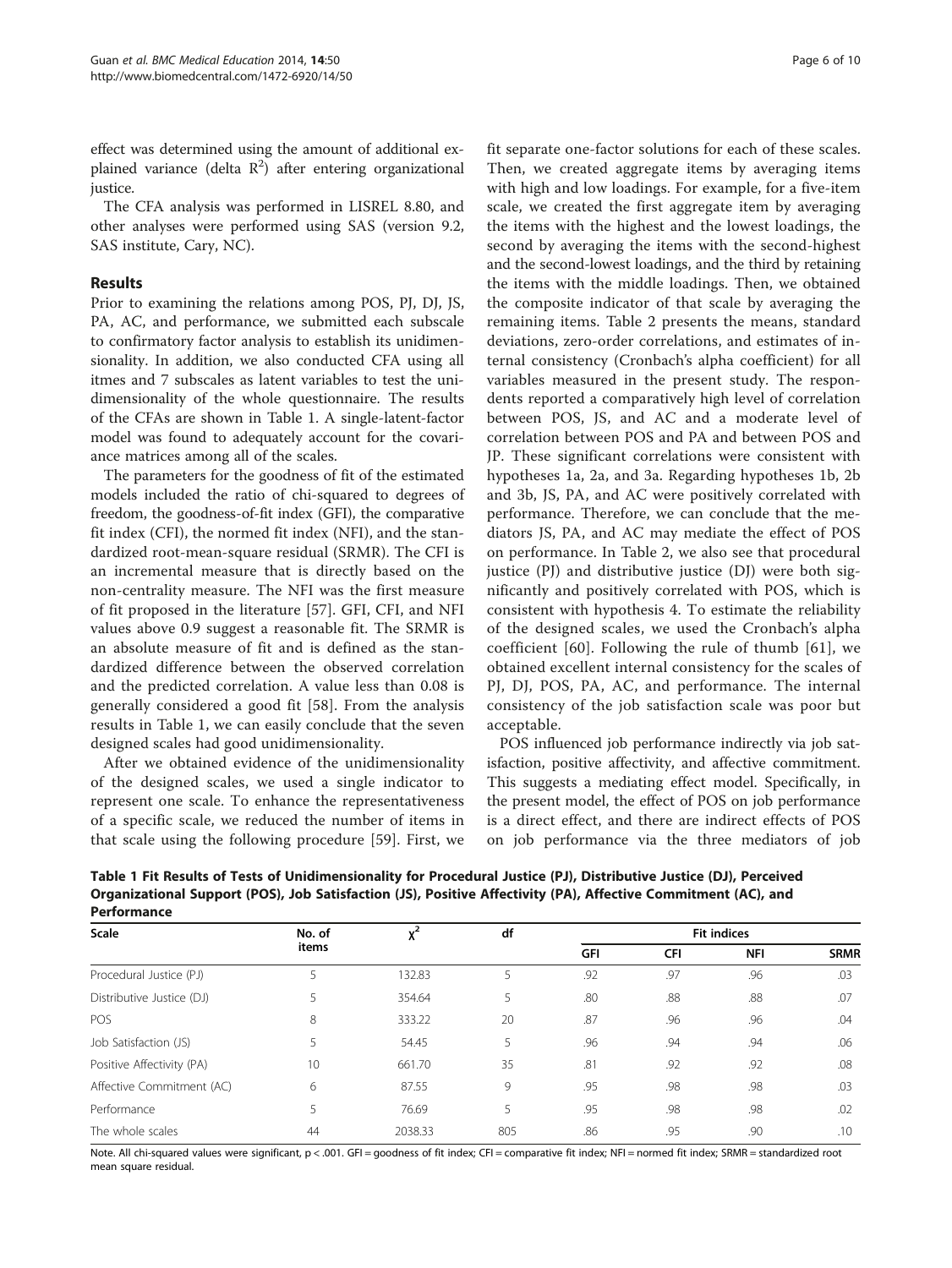|                             | Mean | SD.  |       |       | 3     | 4     | 5      | 6     |       |
|-----------------------------|------|------|-------|-------|-------|-------|--------|-------|-------|
| 1 Procedural Justice (PJ)   | 4.92 | 1.57 | (.95) |       |       |       |        |       |       |
| 2 Distributive Justice (DJ) | 4.56 | 1.52 | .73   | (.92) |       |       |        |       |       |
| 3 POS                       | 4.08 | 1.44 | .66   | .67   | (.94) |       |        |       |       |
| 4 Job Satisfaction (JS)     | 4.63 | 1.53 | .56   | .66   | .56   | (.56) |        |       |       |
| 5 Positive Affectivity (PA) | 4.94 | 1.11 | .37   | .34   | .29   | .37   | (0.91) |       |       |
| 6 Affective Commitment (AC) | 4.76 | 1.33 | .57   | .60   | .56   | .70   | .42    | (.91) |       |
| 7 Performance               | 5.70 | 1.30 | .39   | .33   | .28   | .41   | .50    | .47   | (.97) |

<span id="page-6-0"></span>Table 2 Descriptive statistics and zero-order correlations

Note. correlation coefficients were significant, p<.001; Cronbach's alpha coefficients are in parentheses.

satisfaction, positive affectivity, and positive commitment. We first examined the direct effect by constructing a model only with the independent variable POS and the dependent variable job performance and labeled the path coefficient of the independent variable as C. We then examined the relationship between the independent variable POS and the mediators, whose path coefficients are labeled A. Finally, we examined the relationship between the mediators and the dependent variable of job performance when controlling for the independent variable; the path coefficients of the mediators are labeled B, and the independent variable is labeled C'.

There are three sets of relationships involving mediators: (1) POS—JS—JP; (2) POS—PA—JP; and (3) POS—AC— JP. The results are shown in Table 3. The path coefficients for A and B were both significant. Similarly, the path coefficients for all steps involving POS, PA, and JP were significant, as were the steps involving POS, affective commitment, and performance. Thus, hypotheses 1a, 1b, 2a, 2b, 3a, and 3b were validated.

In Table 3, we can see that the effect of POS (labeled C) positively predicts JP. When mediators were added, the effect of POS (labeled C') was not statistically significant.

Table 3 Path coefficients of mediators and fit statistics

| Path         | Label          | Coefficient | <b>SE</b> | t value    | $R^2$ |
|--------------|----------------|-------------|-----------|------------|-------|
| $POS$ -JS    | Α              | 0.60        | 0.04      | $16.33***$ |       |
| JS—JP        | B              | 0.09        | 0.04      | $2.16*$    |       |
| POS-PA       | Α              | 0.22        | 0.03      | $7.22***$  |       |
| $PA$ – J $P$ | B              | 0.42        | 0.04      | $9.44***$  |       |
| POS-AC       | Α              | 0.52        | 0.03      | 16.28***   |       |
| $AC = IP$    | B              | 0.25        | 0.05      | $5.14***$  |       |
| POS-JP       | C              | 0.25        | 0.04      | $6.99***$  |       |
| $POS-M-JP$   | $\mathcal{C}'$ | $-0.03$     | 0.04      | $-74$      |       |
| Model        |                |             |           |            | 0.33  |

Note. POS=Perceived Organizational Support; JP=Job Performance; JS=Job Satisfaction; PA=Positive Affectivity; AC=Affective Commitment; A, path coefficient for independent variable on mediators; B, path coefficient for mediators on dependent variables; C, path coefficient for independent variable on dependent variable; C', path coefficient for independent variable on dependent variable when controlling mediators.  $p < 05 \cdot \cdot \cdot p < 001$ .

We can compute the total indirect effect through the difference between these two regression parameters (C-C'). Mackinnon et al. (1995) proved the equivalence of this method and the approach of multiplying the two regression parameters (A\*B) involved above [\[62\]](#page-9-0). In this study, the POS effect C' is not different from zero when the mediators are included in the model, which indicates that the program effect is entirely mediated by the mediating variable. This is consistent with the hypothesis mentioned above that POS may not directly predict JP.

We also conducted a multiple mediation model including three mediators. Table 4 presents the analysis results. The specific indirect effects are  $a1 * b1 = .05$  (through JS),  $a2^{\ast}b2 = .09$  (through PA), and  $a3^{\ast}b3 = .13$  (through AC). Of the potential mediators examined, we can conclude that these three mediators are all significant, as is the total indirect effect. This strongly proves that our hypotheses 1a, 1b, 2a, 2b, 3a, and 3b are supported.

Because the assumption of normality of the sampling distribution of the total and specific indirect effects is questionable, we bootstrapped the indirect effects using the SAS version of the macro [[56\]](#page-9-0). The estimates and accelerated confidence intervals (CIs) are shown in Table 4. The bootstrap estimates presented here were based on 1000 samples. The results indicated that JS, PA, and AC mediate the effect of POS on performance. As shown in Table 3, the total and direct effects of POS on performance are  $0.25$  (p < .001) and  $-0.03$  (p > .05), respectively.

#### Table 4 Mediation of the effect of perceived organizational support on performance through job satisfaction, positive affectivity, and affective commitment

|                      |                   | <b>Product of</b><br>coefficient |           | <b>BCa 95% CI</b> |       |
|----------------------|-------------------|----------------------------------|-----------|-------------------|-------|
| <b>Mediator</b>      | Point estimate SE |                                  | z         | Lower             | Upper |
| Job satisfaction     | .05               | .02                              | $214*$    | .0016             | .1122 |
| Positive affectivity | .09               | .02                              | $5.80***$ | .0601             | .1339 |
| Affective commitment | .13               | 03                               | $492***$  | .0674             | .2057 |
| Total                | .28               | 03                               | $9.28***$ | 2130              | .3566 |

Note. bootstrap sample = 1000; BCa = bias corrected and accelerated  $*p$ <.05;  $***p<.001$ .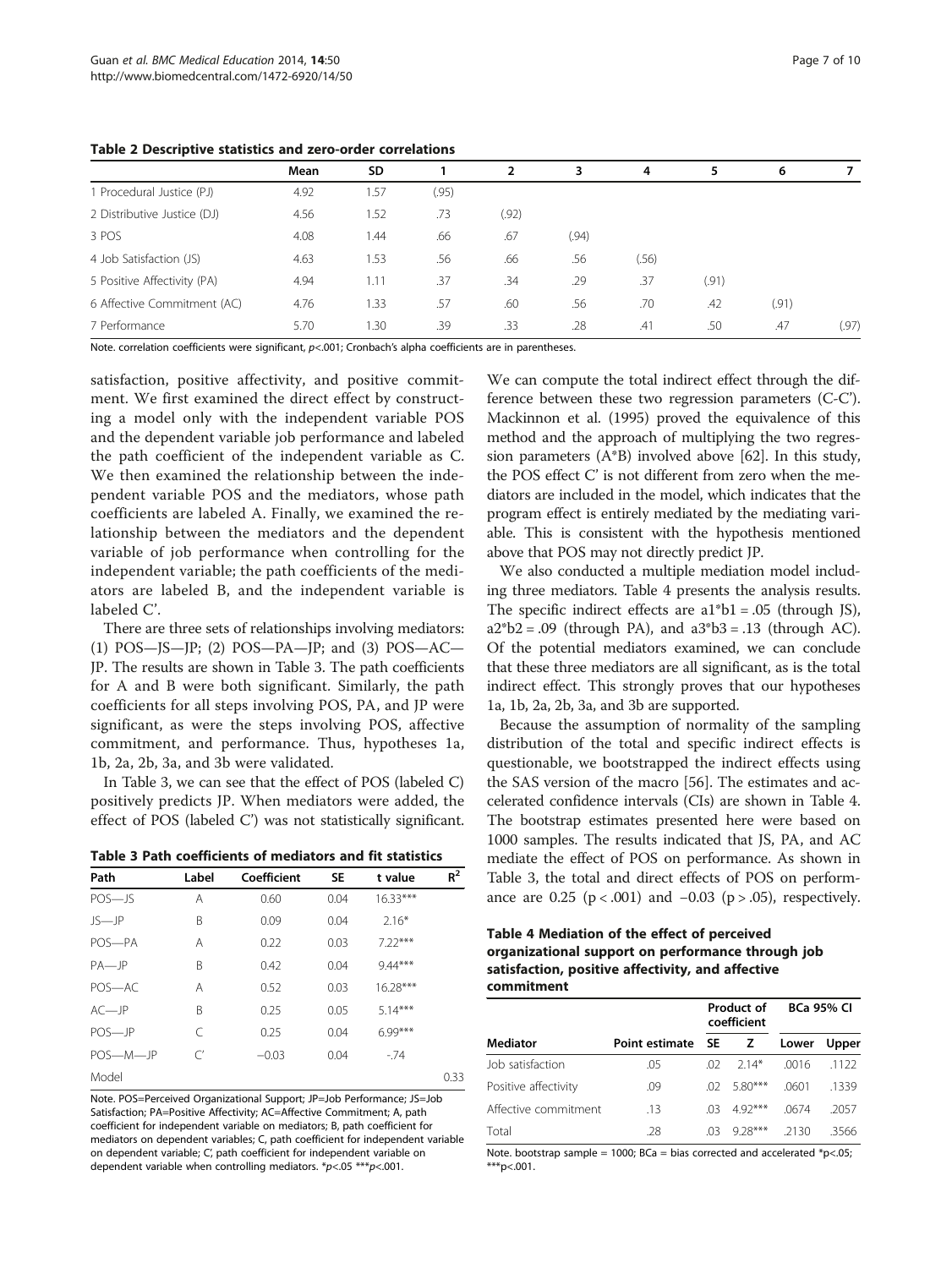The difference between the total and direct effects is the total indirect effect through the three mediators, with a point estimate of 0.28 and a 95% CI of 0.2130 to 0.3566 (i.e., we can claim that the difference between the total and the direct effect of POS on performance is not different from zero).

The hierarchical multiple regression is used to test the hypotheses more thoroughly. In step 1, the multivariate model involves covariates, demographic, and organizational characteristics. In step 2, organizational justice, procedural justice, and distributive justice were included in the analysis model. The results of the hierarchical regressions are shown in Table 5. Although model 1 (with only independent variables for demographic and organizational characteristics) was significant, no specific demographic or organizational covariate was significant. Therefore, we concluded that demographic and organizational characteristics cannot predict POS, and the hypothesis was not supported. In model 2 (with independent variables for procedural justice, distributive justice, and all covariates), all predictors yielded 53% of the variation, of which 49% of the variation was produced by procedural and distributive justice. Because the standardized regression coefficients of procedural and distributive justice are positive, these

Table 5 Results of hierarchical multiple regression analysis regarding the contribution of demographic and organizational characteristics, procedural justice, and distributive justice to the explanation of variance of POS

| Predictor                      | beta <sup>a</sup> | t value    | $R^2$ | $R^2$ change |
|--------------------------------|-------------------|------------|-------|--------------|
|                                | The first step    |            |       |              |
| Demographic characteristics    |                   |            |       |              |
| Sex                            | .01               | .17        |       |              |
| Age                            | $-11$             | $-1.83$    |       |              |
| Educational level              | $-0.05$           | $-1.00$    |       |              |
| Tenure                         | -.09              | $-1.51$    |       |              |
| Job title                      | .00               | .03        |       |              |
| Income level                   | .00               | $-0.03$    |       |              |
| Total                          |                   | $1.87**$   | .04   |              |
| Organizational characteristics |                   |            |       |              |
| School level                   | $-0.10$           | .25        |       |              |
| Subject level                  | $-0.12$           | $-1.81$    |       |              |
| Total                          |                   | 1.30       | .01   |              |
| Total of covariates            |                   | $1.72***$  | .04   | .04          |
|                                | The second step   |            |       |              |
| Organizational justice         |                   |            |       |              |
| Procedural justice             | .41               | $9.57***$  |       |              |
| Distributive justice           | .35               | $8.23***$  |       |              |
| Total                          |                   | $17.29***$ | .49   | .49          |
| Total of all predictors        |                   | $8.04***$  | .53   |              |

Note. a = standardized regression coefficient. \*\*p<.01 \*\*\*p<.001.

two dimensions of organizational justice can positively predict POS. The results suggest that the hypothesis is supported.

#### **Discussion**

Diverse samples of employees from different levels of universities in China are used in this study. The analysis results indicate that POS is positively related to JS, PA, and AC, and these three mediators are positively associated with JP. These findings are consistent with organizational support theory. Eisenberger et al. (2001) found that the relationship between POS and AC is partly mediated by employees' perceived obligation to care about the welfare of the organization and to help the organization achieve its goals. Eisenberger et al. (1997) reported that favorable work experiences is associated with POS, and employees believe these to be under the organization's control. In this study, we present the mediating effect of proposed variables. We firstly assume that without any mediating variables, POS would positively predict JP and then with these variables the effect of POS is not statistically significant, which suggests that the relationship between POS and JP is entirely mediated by JS, PA, and AC. Employees who perceive that their organization cares about and values them seem to develop stronger affective commitment to their organization. Choi found that AC is a partial mediator of the relationship between POS and contextual performance [\[41](#page-9-0)]. Takeuchi et al.'s longitudinal survey also demonstrated a positive correlation between current assignment POS and JP, which is affected by AC [[35](#page-9-0)]. The results suggest that organizations must improve JS, PA, and AC for employees by taking various measures to increase the JP of university faculty members.

We also find that procedural and distributive justice are positively related to employees' POS. This finding is consistent with organizational support theory, which suggests that favorable opportunities for rewards communicate a positive valuation of employees' contributions and contribute to POS [\[5,6\]](#page-8-0). The hierarchical multiple regression analysis results revealed that procedural and distributive justice explain almost half of the variation of POS, and these two dimensions of organizational justice can positively predict POS.

The purpose of this study was to investigate how to achieve the organizational effectiveness, which is a major concern of organizational theorists and practitioners in faculty staff in Chinese university and could help better understand the relationships between POS, JS and JP in China. One objective is to examine the extent to which POS is associated with JP. Another is to investigate the relationships between JS and JP.

The approach that we used in this study gives us a more precise understanding of the relationship between POS and JP. The effects of mediators in this relationship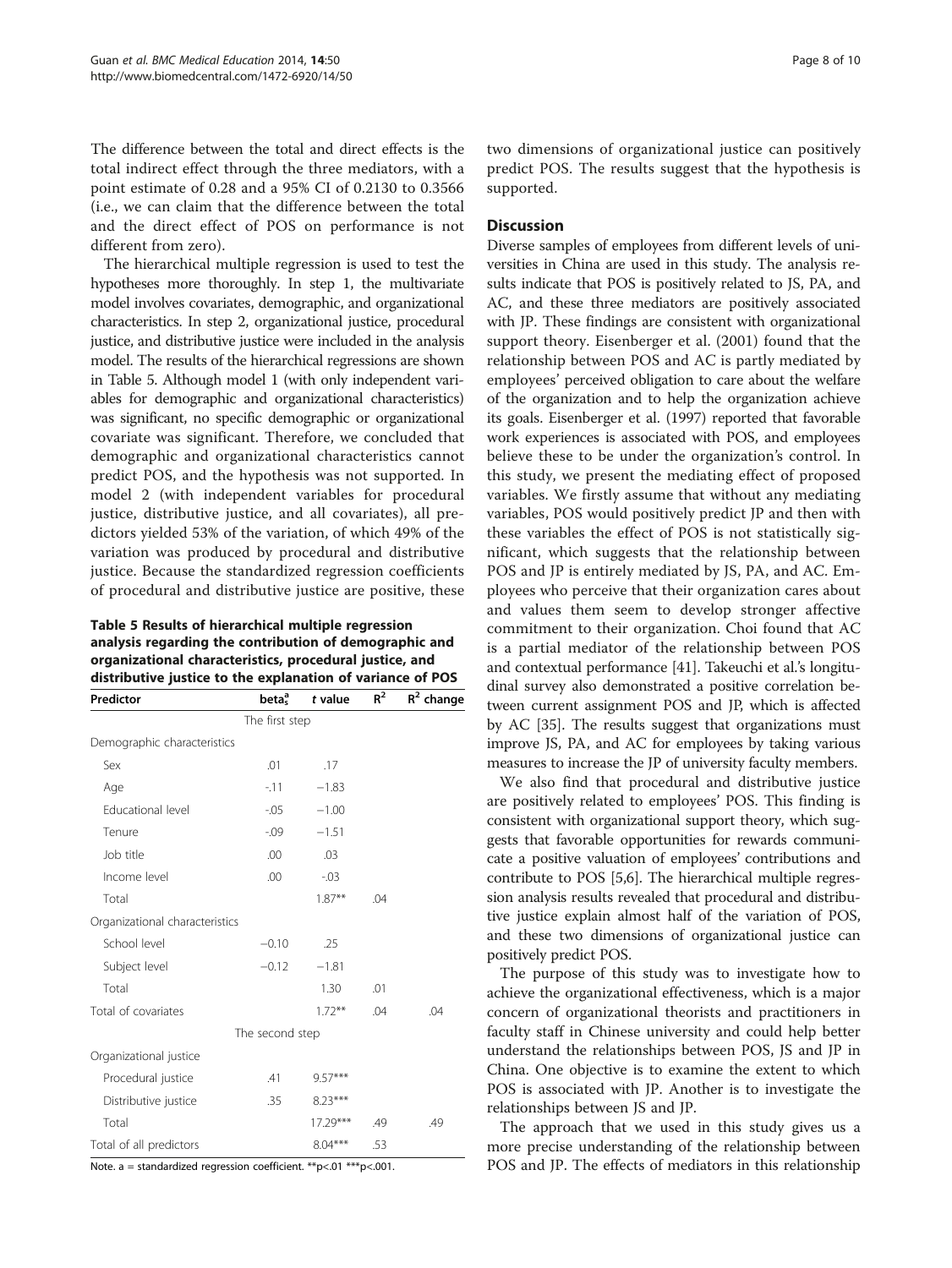<span id="page-8-0"></span>indicated that POS is positively related to JS, PA, and AC, and these three mediators are positively associated with JP, which partially explain the long confusion in past regarding the relationship between POS and JP. This highlights the importance of choosing mediators and criteria in terms of compatibility, both conceptually and empirically.

Since once medical educators are hired by universities in China and they could work until retire without any pressure about the work. Therefore, some of them might have no motivation to develop their instructional responsibility, intellectual contribution, professional service, collegiality, and professionalism. For this reason, we must create an effective system to raise faculty members' job performance. Our results provide the administrator information on how to improve the job performance of faculty members in university in China. According o our results, administrators could increase their JP through POS, and POS could be improved by enhancing job satisfaction, positive affectivity, affective commitment, procedural and distributive justice. It is generally suggested that administers should seek to increase the level of support given to these staff by universities. By implementing policies and work processes sending information to employees that the organization cares about their well-being and highly values his or her contributions, the organization will reduce the amount of stress of the employee. For example, programs and processes such as flexible scheduling for employee, participatory decision making, and employee award programs, may benefit the organization by improving the job-related positivity on employees' likelihood of reducing negative work attitude. In addition, informal support such as encouraging employees and acknowledging their hard work may also act to send the message that the organization supports them in their tasks.

#### Conclusion

In summary, the present study provides evidence that perceived organizational support is correlated with job performance, with mediating effects of job satisfaction, positive affect, and affective commitment. These findings can help administrators to find ways to use POS to increase JP. Furthermore, organizational justice, including procedural and distributive justice, is an antecedent of POS and helps to improve POS in practice.

There are some limitations to this study. Firstly, it is cross-sectional design that precludes from drawing conclusions concerning the causal relationships among the observational variables. Secondly, the sample was not large, thus our power for detecting between several relationships effects was relatively low. Finally, our sample was limited to the faculty members in universities located in the north part of China which may limit the generalizability of the results. Further studies should be performed in the large-scale survey or cohort around China.

#### Ethical statement

This study was approved by the ethical committee from Harbin Medical University (HMU20120314).

#### Additional file

[Additional file 1:](http://www.biomedcentral.com/content/supplementary/1472-6920-14-50-S1.doc) Demographic and Organizational Characteristics of Sample Population (n=581).

#### Competing interests

The authors declare that they have no competing interests.

#### Authors' contributions

GX and FL are responsible for the design and the manuscript prepare, TS and YL are mainly responsible for the questionnaire survey. YH and LZ are responsible for the data management and analysis. All authors read and approved the final manuscript.

#### Acknowledgements

Thanks for all the contributions made to this study.

#### Author details

<sup>1</sup>Department of Health Service Management, School of Public Health, Harbin Medical University, Harbin 150081, China. <sup>2</sup>Department of Epidemiology and Biostatistics, School of Public Health, Harbin Medical University, Harbin, China.

Received: 23 February 2013 Accepted: 10 February 2014 Published: 13 March 2014

#### References

- 1. Hildebrand M, Wilson RC: Effective University Teaching and its Evaluation. 1970.
- 2. Goldschmid ML: The evaluation and improvement of teaching in higher education. High Educ 1978, 7(2):221–245.
- 3. Jiang L-J, Wang W: Reflections on performance assessment of Chinese university faculty. In Machine Learning and Cybernetics (ICMLC), 2011 International Conference: 2011. Guilin: IEEE; 2011:617–620. ISBN IEEE.
- 4. Jex SM: Stress and job performance: Theory, research, and implications for managerial practice. Thousand Oaks, CA: Sage Publications Ltd; 1998.
- 5. Eisenberger R, Huntington R, Hutchison S, Sowa D: Perceived organizational support. J Appl Psychol 1986, 71(3):500–507.
- 6. Rhoades L, Eisenberger R: Perceived organizational support: a review of the literature. J Appl Psychol 2002, 87(4):698.
- 7. Eisenberger R, Armeli S, Rexwinkel B, Lynch PD, Rhoades L: Reciprocation of perceived organizational support. J Appl Psychol 2001, 86(1):42.
- 8. Allen DG, Shore LM, Griffeth RW: The role of perceived organizational support and supportive human resource practices in the turnover process. J Manag 2003, 29(1):99–118.
- Hui C, Wong A, Tjosvold D: Turnover intention and performance in China: the role of positive affectivity, chinese values, perceived organizational support and constructive controversy. J Occup Organ Psychol 2007, 80(4):735–751.
- 10. Miao RT: Perceived organizational support, Job satisfaction, task performance and organizational citizenship behavior in china. J Behav Appl Manag 2011, 12(2):105–127.
- 11. Stamper CL, Johlke MC: The impact of perceived organizational support on the relationship between boundary spanner role stress and work outcomes. J Manag 2003, 29(4):569–588.
- 12. Walster E, Berscheid E, Walster GW: New directions in equity research. J Pers Soc Psychol 1973, 25(2):151.
- 13. Altman I, Taylor DA: Social Penetration: The Development of Interpersonal Relationships. Oxford, England: Holt Rinehart & Winston; 1973. 14. Witt LA, Wilson JW: Moderating effect of job satisfaction on the
- relationship between equity and extra-role behaviors. J Soc Psychol 1991, 131(2):247–252.